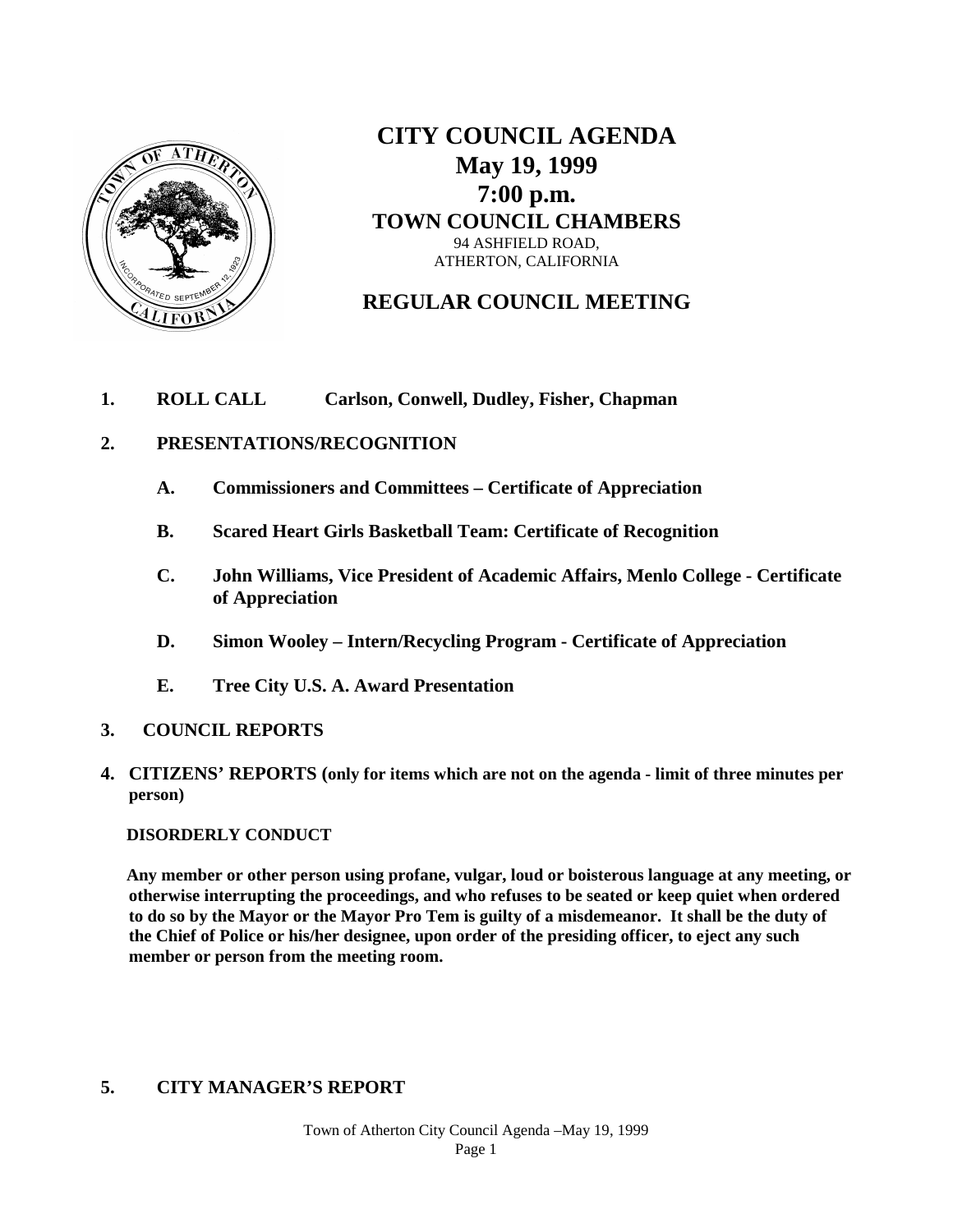- **A. May 26, 1999 Special Budget Meeting, 7:00 p.m., H-P Park Pavilion**
- **B. ABAG Corp: Report on Annual Meeting**
- **C. Library Update: Newly Appointed Manager for Atherton Library; Projected Budget**
- **D. Emergency Generator Status; AB 939 Green Yard Waste Program Update; ESA Update Report**
- **E. Cable co-op (CATV) Update**
- **F. County of San Mateo 1999 Annual Meeting Sound Control (NOISE)**
- **G. Citizen Benefit Statement Update**
- **6. POLICE CHIEF'S REPORT**

**CONSENT CALENDAR (Items 7 through 12)**

**7. APPROVAL OF CLAIMS in the amount of : \$573,281.23**

**Recommendation: Approve Claims in the amount of \$ 573,281.23.**

**8. APPROVAL OF DOG HITCHING POST IN FRONT OF TOWN HALL** 

**Recommendation: Approve installation of Wrought Iron Hitching Post at no cost to the Town of Atherton.** 

## **9. SET DATE FOR PUBLIC HEARING ON APPEAL OF PLANNING COMMISSION DECISION INVOLVING VARIANCE FOR: ONE WINCHESTER DRIVE**

**Recommendation: Set Wednesday, June 16, 1999 at 7:00 p.m. as a regular meeting date to hear an appeal of the Planning Commission.**

**10. ADOPTION OF ORDINANCE NO. \_\_\_\_\_\_, AN ORDINANCE OF THE CITY COUNCIL OF THE TOWN OF ATHERTON AMENDING VARIOUS SECTIONS OF THE ATHERTON MUNICIPAL CODE REGARDING ENCROACHMENTS WITHIN THE TOWN OF ATHERTON**

**Recommendation: That the City Council adopt Ordinance No. \_\_\_\_, amending various sections of the Atherton Municipal Code regarding encroachments within the Town of Atherton**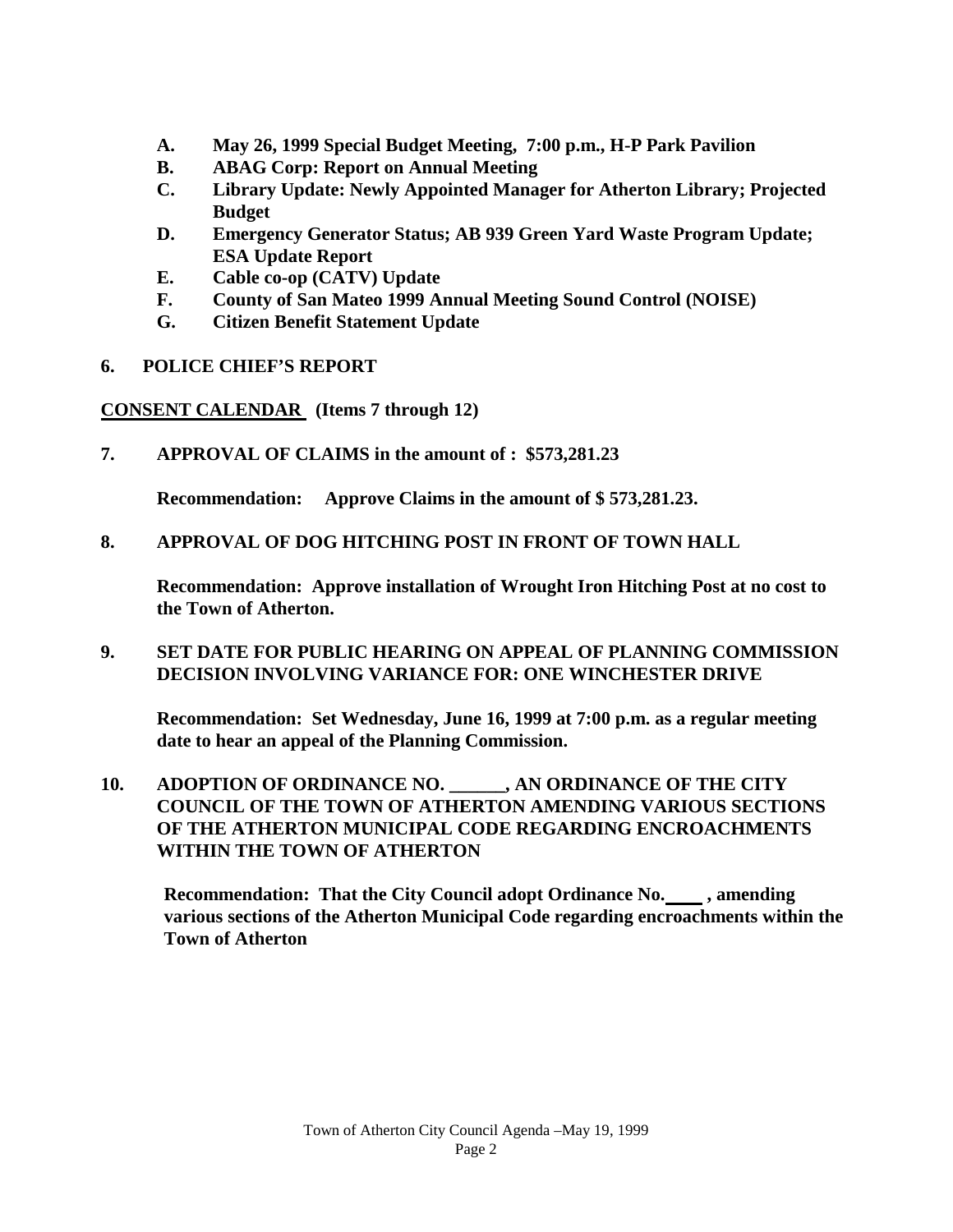### **11. FINAL ACCEPTANCE OF CONTRACT WORK - SELBY LANE STORM DRAIN-AGE IMPROVEMENTS - STOCKBRIDGE AVENUE TO ATHERTON AVENUE**

#### **Recommendations:**

**1. Accept the Public Works Director's certification of the project work and the final quantities of work and cost for the Selby Lane Storm Drainage Improvements, Stockbridge Avenue to Atherton Avenue; and 2. Order that a Notice of Completion be filed by the City Clerk.**

**12. ADOPTION OF ORDINANCE NO. \_\_\_\_\_\_, FOR PARTICIPATION IN PERS 2% AT 55.** 

**Recommendation: Adopt Ordinance No. , as a necessary action to approve an amendment to the existing contract with California Public Employee's Retirement System (PERS) to provide the full formula of 2% at age 55 for local miscellaneous members.**

**\* \* \* \* \* \* \* \* \* \* \* \* \* \*** 

## **13. ATHERTON CHANNEL DRAINAGE DISTRICT**

**\* \* \* \* \* \* \* \* \* \* \* \* \* \* \* \* \*** 

#### **REGULAR AGENDA (Items 14 Through 19)**

## **14. GODBE RESEARCH & ANALYSIS – TELEPHONE SURVEY**

**Presentation of Telephone Survey Results.** 

#### **15. PARKS AND RECREATION COMMISSION ANNUAL REPORT/PRESENTATION**

**Recommendation: Listen to Annual Report as presented by former Chairperson of the Parks and Recreation Commission, as required by Atherton Municipal Code.**

## **16. PUBLIC HEARING: CONSIDERATION OF AN ORDINANCE OF THE TOWN OF ATHERTON AMENDING SECTION 17.56.050 OF THE ATHERTON MUNICIPAL CODE REGARDING VARIANCE FINDINGS.**

**Recommendation: Introduce proposed ordinance and waive further readings.**

#### **17. TRANSFER OF FUNDS FOR THE PROPOSED WALSH ROAD IMPROVEMENTS**

Town of Atherton City Council Agenda –May 19, 1999 Page 3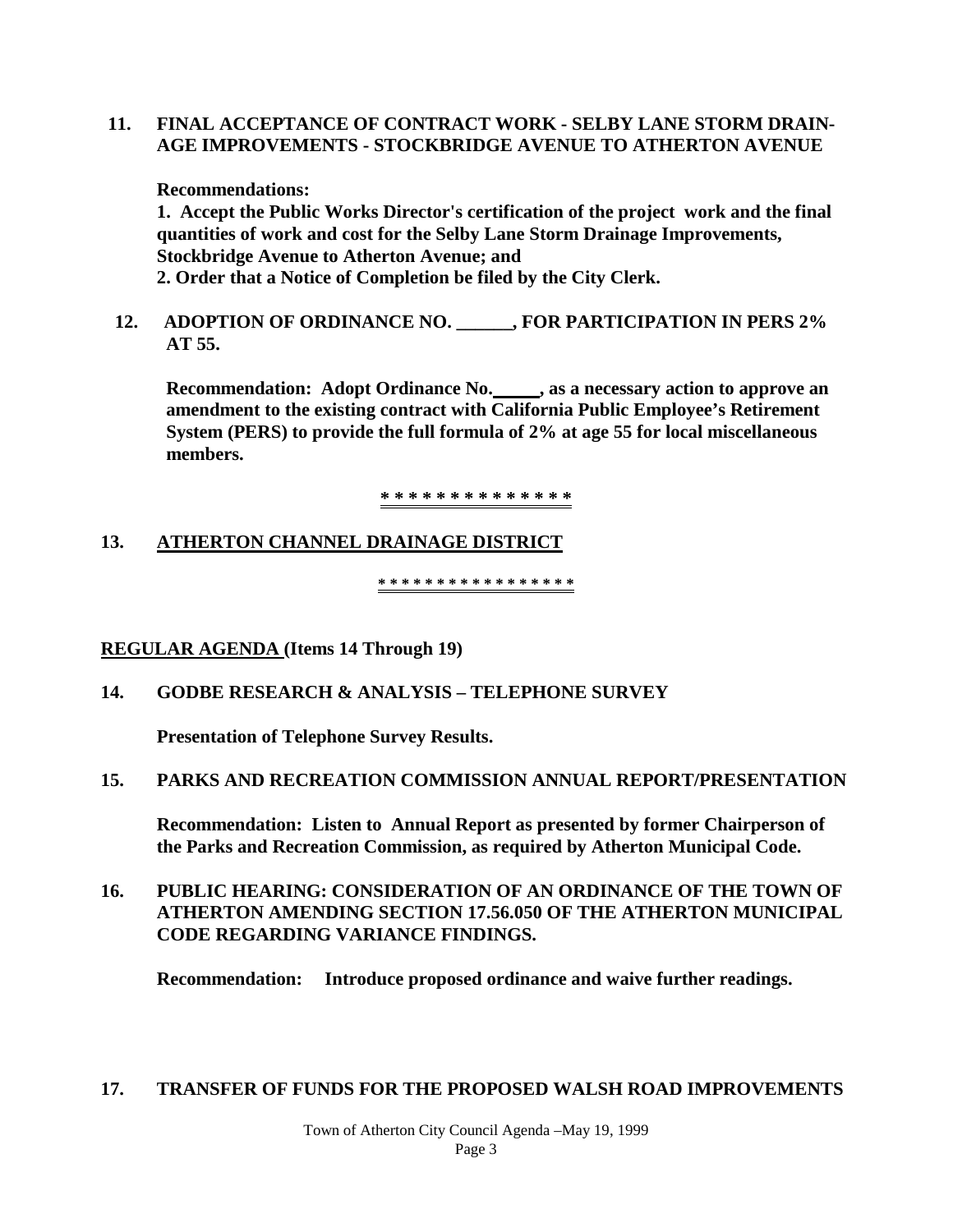## **AT THE ALAMEDA DE LAS PULGAS**

**Recommendation from the Transportation Committee to:**

- **1. Approve a new construction project to provide separate left and right turn lanes on eastbound Walsh Road by widening Walsh Road at the intersection with the Alameda de las Pulgas;**
- **2. Authorize staff to modify striping plans on northbound Alameda de las Pulgas to reduce the number of high speed left turn movements onto westbound Walsh Road; and**
- **3. Appropriate and transfer \$20,000 from the Street Fund's existing Traffic Management Project to create a new capital project in the 1998-99 Gas Tax Budget for the above referenced turn lanes on eastbound Walsh Road and the re-striping of northbound Alameda de las Pulgas.**

## **18. AWARD OF BID - NEW TELEPHONE SYSTEM**

### **Recommendation:**

- **1. Authorize the purchase of a new telephone and voice mail system to NEC Business Network Solutions, Inc. (the lowest bidder) in the amount not to exceed \$50,025.**
- **2. Appropriate \$16,000.00 from the undesignated General Fund Capital Projects balance to the Capital Improvement Budget/Telephone System Project (\$35,000.00).**
- **3. Authorize the expenditure of \$3,366.50 in PBX system upgrades to support the new system.**

## **19. BUDGET APPROPRIATION BUILDING DEPARTMENT**

**Recommendation: That the City Council authorize an appropriation of \$75,000 from the General Fund Undesignated Fund Balance to Temporary Help, Account 101-25- 3005.**

## **20. AMICUS BRIEFS REQUEST**

**Haggis v. City of Los Angeles, California Supreme Court Review Granted 12/16/98**

**21. CLOSED SESSION**